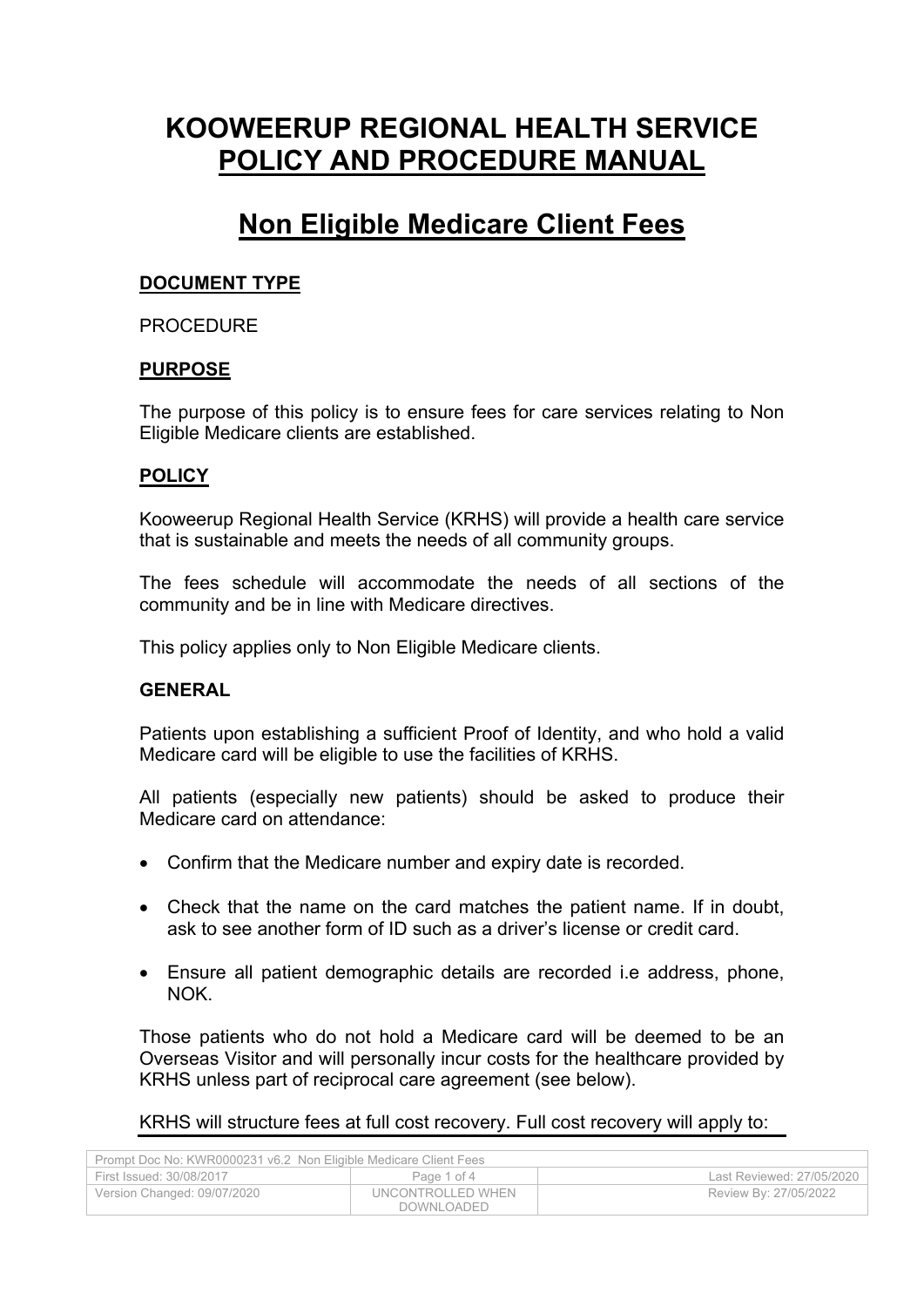Accommodation Charges (Same day and overnight) for single/shared wards.

\_\_\_\_\_\_\_\_\_\_\_\_\_\_\_\_\_\_\_\_\_\_\_\_\_\_\_\_\_\_\_\_\_\_\_\_\_\_\_\_\_\_\_\_\_\_\_\_\_\_\_\_\_\_\_\_\_\_\_\_\_\_\_\_\_\_\_\_\_\_\_\_\_\_

- Early Parenting Unit.
- Home based services.
- Pathology costs.
- Diagnostics- Minimum 100% MBS.
- Medical costs- Minimum 100% MBS.
- Outpatient services.
- Drugs and pharmaceuticals.

### **OVERSEAS PATIENTS**

Overseas visitors on temporary visas are not eligible for Medicare benefits unless they are from a country with which Australia has a 'Reciprocal Health Care Agreement'.

If the patient is non-Australian and does not have a Medicare card, check if their country of residence (need to sight passport) is listed for reciprocal health care agreements. Those countries include:

- United Kingdom
- $\Box$  Ireland
- □ New Zealand
- □ Sweden
- Finland
- Norway
- Slovenia
- D Belgium/Netherlands
- $\Box$  Italy (6 months from date of arrival)
- $\Box$  Malta (6 months from date of arrival)

Patients fitting the criteria above are entitled to treatment as public patients. This includes if the patient is admitted to the ward. All other clients will be charged for their treatment (see below).

## **DOCUMENTATION FOR OVERSEAS CLIENT**

Take photocopies of all relevant documents including:

#### • Overseas travel insurance

| Prompt Doc No: KWR0000231 v6.2 Non Eligible Medicare Client Pees |                   |                           |  |
|------------------------------------------------------------------|-------------------|---------------------------|--|
| First Issued: 30/08/2017                                         | Page 2 of 4       | Last Reviewed: 27/05/2020 |  |
| Version Changed: 09/07/2020                                      | UNCONTROLLED WHEN | Review By: 27/05/2022     |  |
|                                                                  | DOWNLOADED        |                           |  |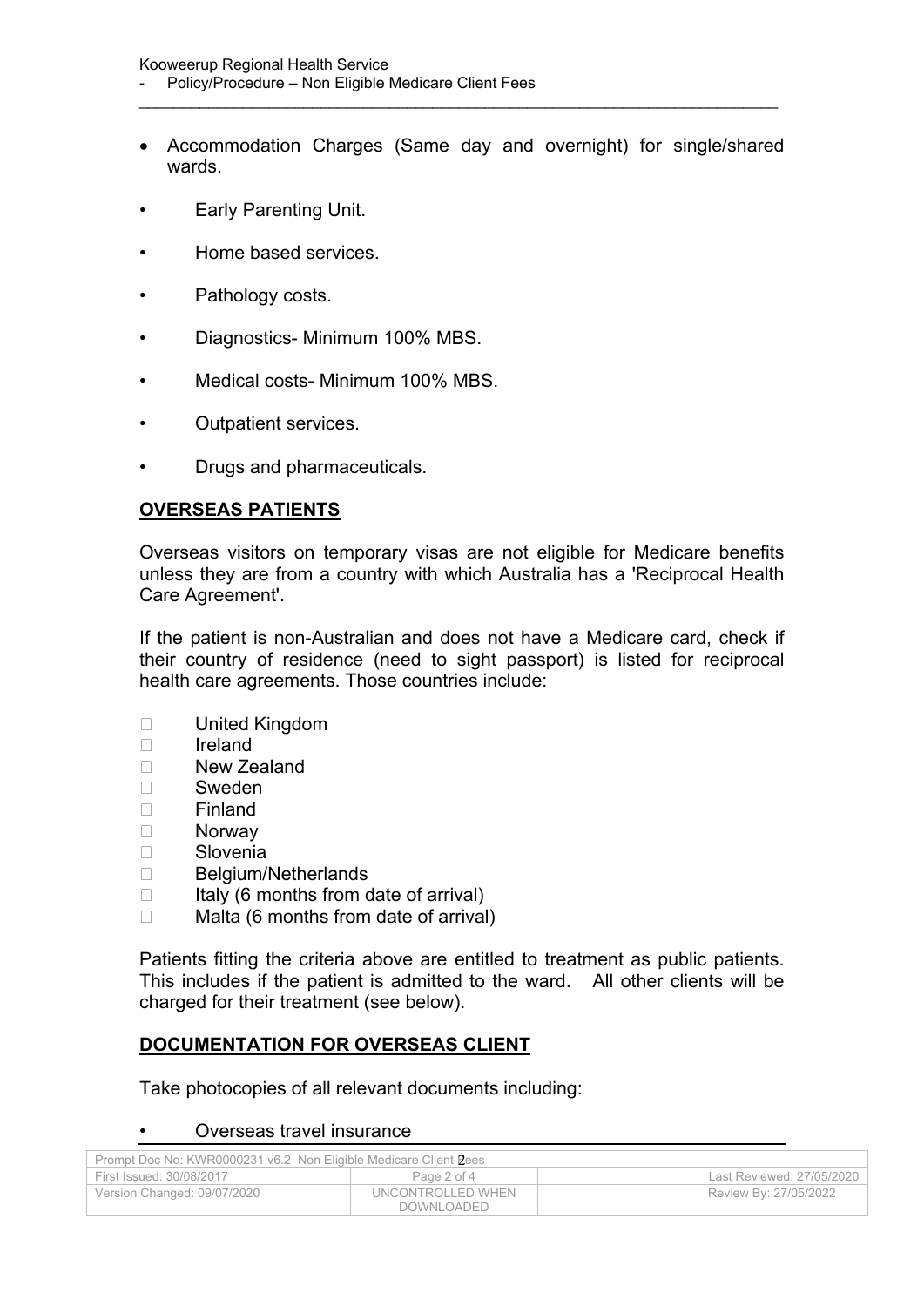Kooweerup Regional Health Service Policy/Procedure – Non Eligible Medicare Client Fees

- Credit cards
- Passport
- Reciprocal Health Care card (issued by Medicare)
- Copy of Visa
- Proof of enrolment in the home county's health system.

Patients on certain visa's are required to hold adequate health insurance while in Australia. This insurance can be claimed against if medical care is required while in Australia.

\_\_\_\_\_\_\_\_\_\_\_\_\_\_\_\_\_\_\_\_\_\_\_\_\_\_\_\_\_\_\_\_\_\_\_\_\_\_\_\_\_\_\_\_\_\_\_\_\_\_\_\_\_\_\_\_\_\_\_\_\_\_\_\_\_\_\_\_\_\_\_\_\_\_

Visa's that have mandatory insurance requirements include:

- Student visa applicants (Subclasses 570, 571, 572, 573, 574, 575 and 576).
- Temporary visas (Subclasses 405, 410, 411, 415, 416, 419, 420,421, 422, 423, 427, 428, 442, 457, 470 and 580).
- 405 and 410 visas: Ordinarily holders of these visas are not eligible for Medicare unless exceptional circumstances can be shown. To determine exceptional circumstances please review;

<https://www.humanservices.gov.au/customer/services/medicare/recipro> cal-health-care-agreements

□ Patients that are not Medicare eligible or not subject to the privileges of reciprocal health care arrangements (above) will incur the cost of treatment.

This treatment must be paid at the point of care.

| <b>PATIENT</b><br><b>CLASSIFICATION</b>           | <b>RATES FOR 2018-2019</b>                 |
|---------------------------------------------------|--------------------------------------------|
|                                                   | <b>ACCOMMODATION CHARGES - FEE PER DAY</b> |
| Single Room (same<br>days)                        | \$160                                      |
| <b>Shared Room (same</b><br>$\bullet$<br>day)     | \$198                                      |
| Overnight (Multi day)<br>$\bullet$<br>Single room | \$618                                      |
| Ovenight (Multi day-<br>$\bullet$<br>Shared Room) | \$519                                      |

The fees are set at full cost recovery as follows.

| Prompt Doc No: KWR0000231 v6.2 Non Eligible Medicare Client Bees |                                 |                           |
|------------------------------------------------------------------|---------------------------------|---------------------------|
| First Issued: 30/08/2017                                         | Page 3 of 4                     | Last Reviewed: 27/05/2020 |
| Version Changed: 09/07/2020                                      | UNCONTROLLED WHEN<br>DOWNLOADED | Review By: 27/05/2022     |